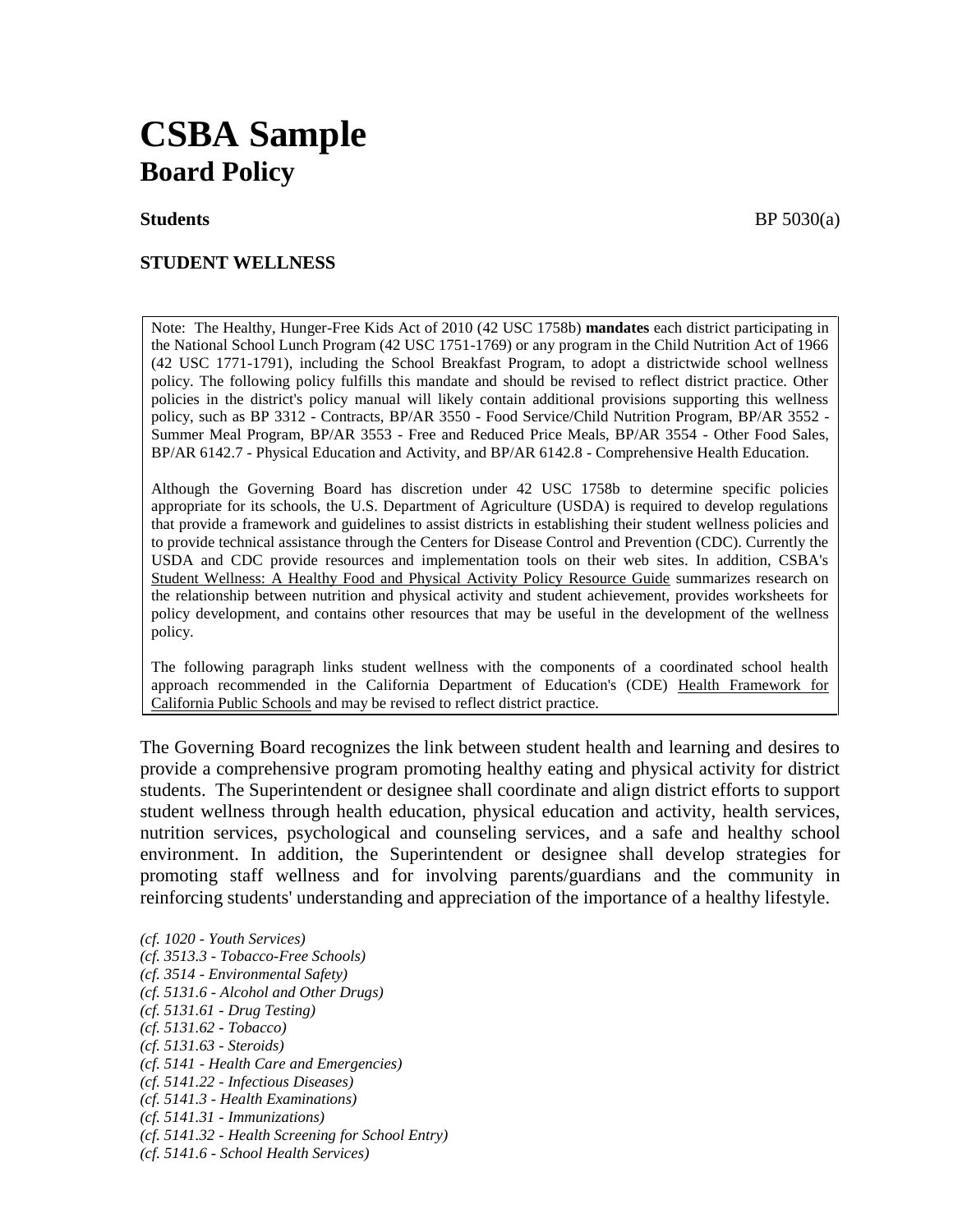*(cf. 6142.1 - Sexual Health and HIV/AIDS Prevention Education) (cf. 6164.2 - Guidance/Counseling Services)*

#### **School Health Council/Committee**

Note: 42 USC 1758b requires that specified stakeholders be permitted to participate in the development, implementation, and periodic review and update of the district's wellness policy. One method to achieve continuing involvement of those groups and other key stakeholders could be through the creation of a school health council, as recommended in the CDE's Health Framework for California Public Schools. Pursuant to Government Code 54952, committees created by formal action of the Board are subject to open meeting laws (the Brown Act); see AR 1220 - Citizen Advisory Committees.

The Superintendent or designee shall encourage parents/guardians, students, food service employees, physical education teachers, school health professionals, Board members, school administrators, and members of the public to participate in the development, implementation, periodic review, and update of the district's student wellness policy. (42 USC 1758b)

Note: The remainder of this section is **optional** and may be revised to reflect district practice.

To fulfill this requirement, the Superintendent or designee may appoint a school health council or other district committee whose membership shall include representatives of these groups. He/she also may invite participation of other groups or individuals, such as health educators, curriculum directors, counselors, before- and after-school program staff, health practitioners, and/or others interested in school health issues.

*(cf. 1220 - Citizen Advisory Committees) (cf. 9140 - Board Representatives)*

The school health council/committee shall advise the district on health-related issues, activities, policies, and programs. At the discretion of the Superintendent or designee, the duties of the council/committee may also include the planning, implementation, and evaluation of activities to promote health within the school or community.

#### **Goals for Nutrition, Physical Activity, and Other Wellness Activities**

Note: 42 USC 1758b **mandates** that the district's wellness policy include goals for the activities specified below.

The Board shall adopt goals for nutrition promotion and education, physical activity, and other school-based activities that promote student wellness. (42 USC 1758b)

*(cf. 0000 - Vision) (cf. 0200 - Goals for the School District)*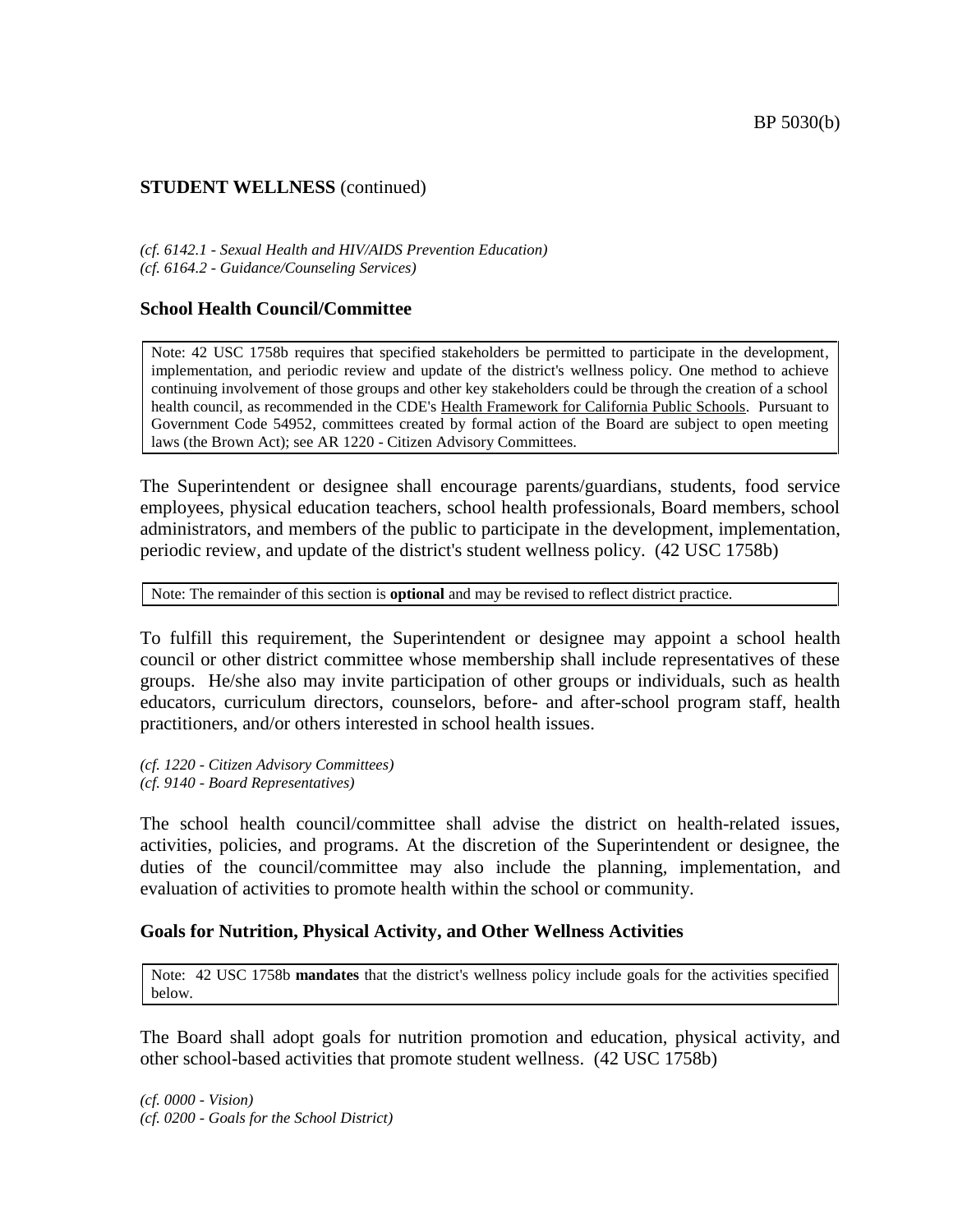Note: The remainder of this section provides policy language to address this mandated topic and should be revised to reflect district practice.

The district's nutrition education and physical education programs shall be based on research, shall be consistent with the expectations established in the state's curriculum frameworks and content standards, and shall be designed to build the skills and knowledge that all students need to maintain a healthy lifestyle.

*(cf. 6011 - Academic Standards) (cf. 6142.7 - Physical Education and Activity) (cf. 6142.8 - Comprehensive Health Education) (cf. 6143 - Courses of Study)*

The nutrition education program shall include, but not be limited to, information about the benefits of healthy eating for learning, disease prevention, weight, and oral health. Nutrition education shall be provided as part of the health education program and, as appropriate, shall be integrated into other academic subjects in the regular educational program, before- and after-school programs, summer learning programs, and school garden programs.

*(cf. 5148.2 - Before/After School Programs) (cf. 6177 - Summer Learning Programs)*

To reinforce the district's nutrition education program, the Board prohibits the marketing and advertising of non-nutritious foods and beverages through signage, vending machine fronts, logos, scoreboards, school supplies, advertisements in school publications, coupon or incentive programs, free give-aways, or other means.

*(cf. 1325 - Advertising and Promotion)*

All students shall be provided opportunities to be physically active on a regular basis. Opportunities for moderate to vigorous physical activity shall be provided through physical education and recess and may also be provided through school athletic programs, extracurricular programs, before- and after-school programs, summer learning programs, programs encouraging students to walk or bicycle to and from school, in-class physical activity breaks, and other structured and unstructured activities.

*(cf. 5142.2 - Safe Routes to School Program) (cf. 6145 - Extracurricular and Cocurricular Activities) (cf. 6145.2 - Athletic Competition)*

The Board may enter into a joint use agreement or memorandum of understanding to make district facilities or grounds available for recreational or sports activities outside the school day and/or to use community facilities to expand students' access to opportunity for physical activity.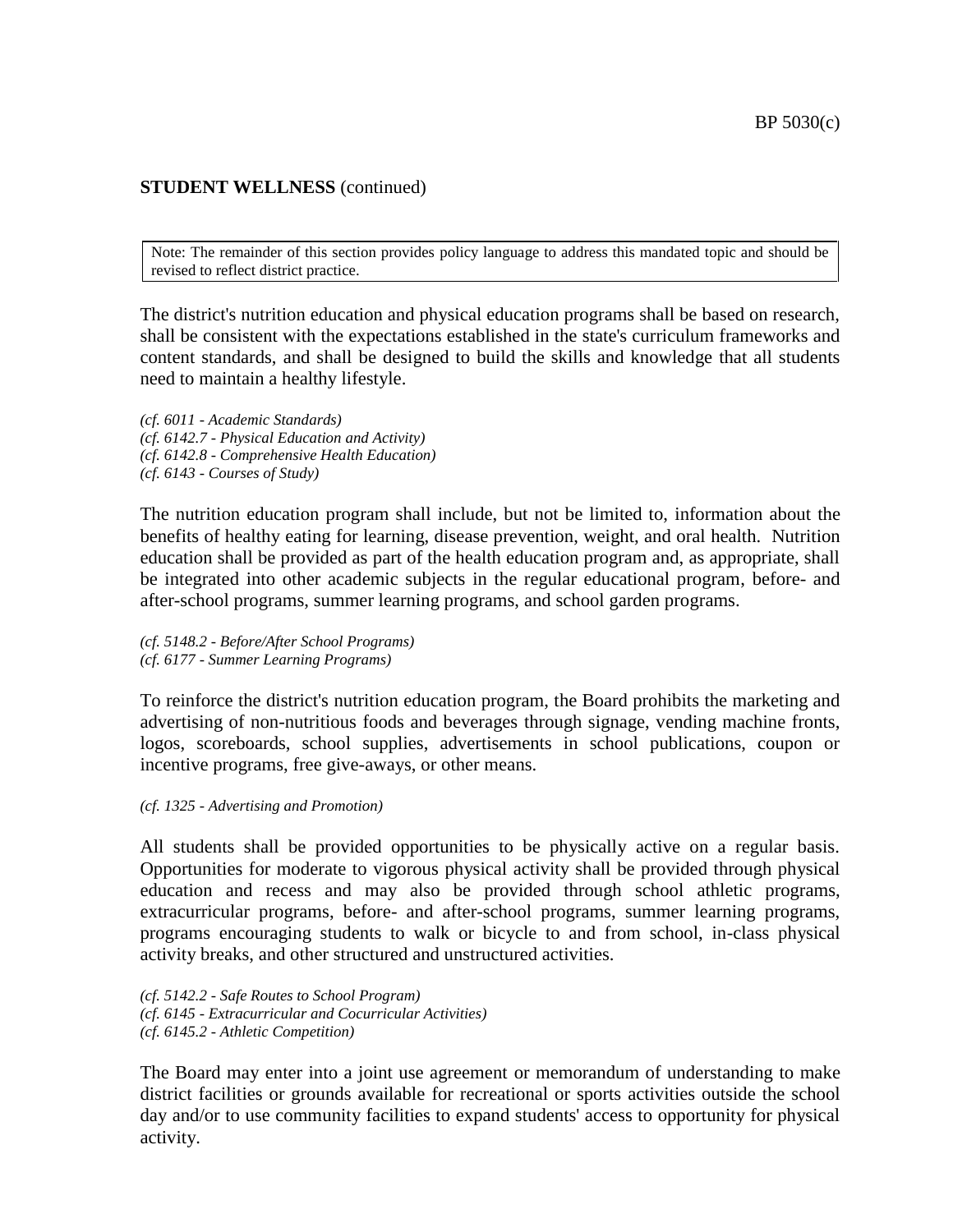#### *(cf. 1330.1 - Joint Use Agreements)*

Professional development shall be regularly offered to health education and physical education teachers, coaches, activity supervisors, food services staff, and other staff as appropriate to enhance their health knowledge and skills.

*(cf. 4131 - Staff Development) (cf. 4231 - Staff Development) (cf. 4331 - Staff Development)*

The Superintendent or designee may disseminate health information and/or the district's student wellness policy to parents/guardians through district or school newsletters, handouts, parent/guardian meetings, district and school web sites, and other communications. Outreach to parents/guardians shall emphasize the relationship between student health and academic performance.

*(cf. 1100 - Communication with the Public) (cf. 1112 - Media Relations) (cf. 1113 - District and School Web Sites) (cf. 1114 - District-Sponsored Social Media) (cf. 6020 - Parent Involvement)*

In order to ensure that students have access to comprehensive health services, the district may provide access to health services at or near district schools and/or may provide referrals to community resources.

The Board recognizes that a safe, positive school environment is also conducive to students' physical and mental health and thus prohibits bullying and harassment of all students, including bullying on the basis of weight or health condition.

*(cf. 5131.2 - Bullying) (cf. 5145.3 - Nondiscrimination/Harassment)*

The Superintendent or designee shall encourage staff to serve as positive role models for healthy eating and physical fitness. He/she shall promote work-site wellness programs and may provide opportunities for regular physical activity among employees.

#### **Nutritional Guidelines for Foods Available at School**

Note: 42 USC 1758b **mandates** that the district's wellness policy include nutritional guidelines that are consistent with federal nutrition standards, as specified below. Federal nutrition standards for the National School Lunch and Breakfast Programs, as amended by 77 Fed. Reg. 17, are aligned with the Dietary Guidelines for Americans. Requirements for the National School Lunch Program (7 CFR 210.10) are effective July 1, 2012. Requirements for the School Breakfast Program (7 CFR 220.23) are applicable through the 2013-14 school year and then will be replaced by the requirements in 7 CFR 220.8. See AR 3550 - Food Service/Child Nutrition Program.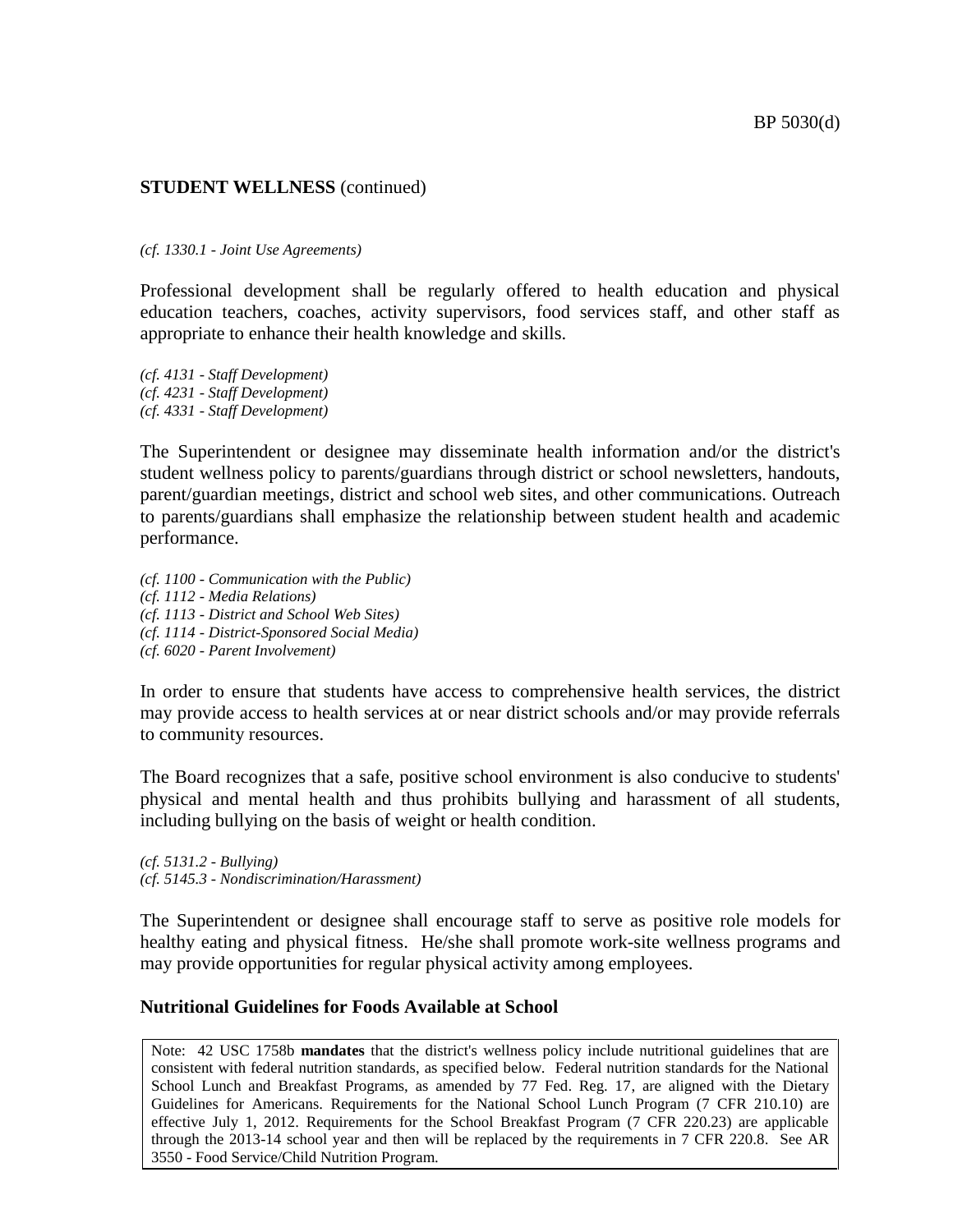For all foods available on each campus during the school day, the district shall adopt nutritional guidelines which are consistent with 42 USC 1773 and 1779 and federal regulations and which support the objectives of promoting student health and reducing childhood obesity. (42 USC 1758b)

Note: The remainder of this section provides policy language to address this mandated topic and should be revised to reflect district practice.

In order to maximize the district's ability to provide nutritious meals and snacks, all district schools shall participate in available federal school nutrition programs, including the National School Lunch and School Breakfast Programs and after-school snack programs, to the extent possible. When approved by the California Department of Education, the district may sponsor a summer meal program.

*(cf. 3550 - Food Service/Child Nutrition Program)*

*(cf. 3552 - Summer Meal Program)*

*(cf. 3553 - Free and Reduced Price Meals)*

*(cf. 5141.27 - Food Allergies/Special Dietary Needs)*

*(cf. 5148 - Child Care and Development)*

*(cf. 5148.3 - Preschool/Early Childhood Education)*

Note: Pursuant to 42 USC 1758, schools participating in the National School Lunch Program are required to make free drinking water available for consumption at locations where meals are served during meal service. In addition, Education Code 38086 requires all California schools to make free drinking water available during school meal times, unless the Board adopts a resolution demonstrating that the district is unable to comply due to fiscal constraints or health or safety concerns. See AR 3550 - Food Service/Child Nutrition Program for policy language related to these requirements. Also see CSBA's policy brief Increasing Access to Drinking Water in Schools for further information and sample strategies for providing water and encouraging consumption.

The Superintendent or designee shall provide access to free, potable water during meal times in the food service area in accordance with Education Code 38086 and 42 USC 1758, and shall encourage students' consumption of water by educating them about the health benefits of water and serving water in an appealing manner.

Note: Nutrition standards pertaining to food sales outside the food services program (e.g., sales through vending machines, student stores, and fundraisers) are addressed in AR 3554 - Other Food Sales. Pursuant to 42 USC 1758b, the USDA is required to establish nutrition standards for all foods sold and served in school at any time during the school day, although exemptions may be allowed for school-sponsored fundraisers if the fundraisers are approved by the school and are infrequent. Districts will be required to implement the standards beginning one school year following the approval of the federal rule.

The Board believes that all foods and beverages sold to students at district schools, including those available outside the district's food services program, should support the health curriculum and promote optimal health. Nutritional standards adopted by the district for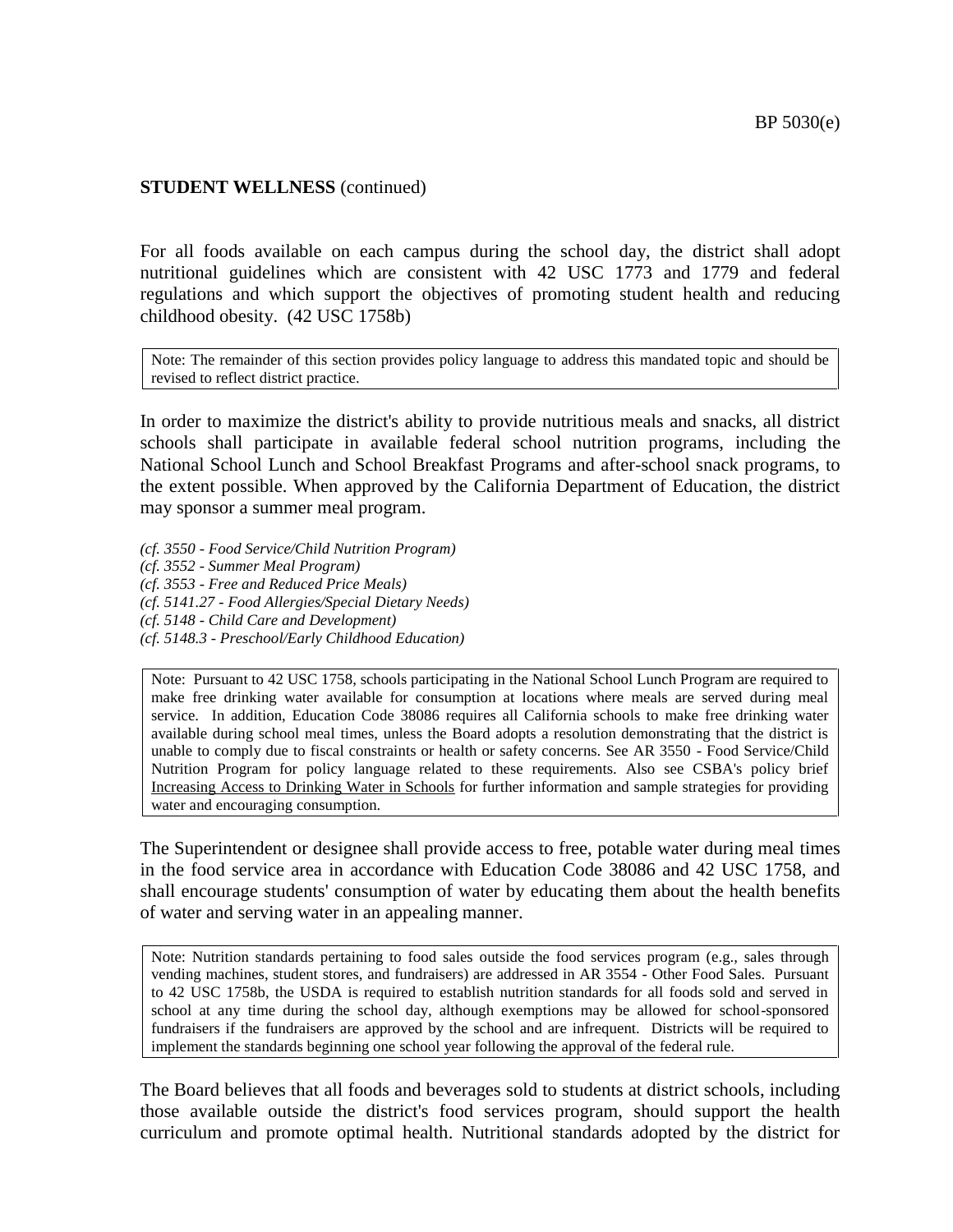foods and beverages provided through student stores, vending machines, or other venues shall meet or exceed state and federal nutritional standards.

*(cf. 3312 - Contracts) (cf. 3554 - Other Food Sales)*

The Superintendent or designee shall encourage school organizations to use healthy food items or non-food items for fundraising purposes. He/she also shall encourage school staff to avoid the use of non-nutritious foods as a reward for students' academic performance, accomplishments, or classroom behavior.

*(cf. 1230 - School-Connected Organizations)*

School staff shall encourage parents/guardians or other volunteers to support the district's nutrition education program by considering nutritional quality when selecting any snacks which they may donate for occasional class parties. Class parties or celebrations shall be held after the lunch period when possible.

#### **Program Implementation and Evaluation**

The Superintendent shall designate one or more district or school employees, as appropriate, to ensure that each school site complies with this policy. (42 USC 1758b)

*(cf. 0500 - Accountability) (cf. 3555 - Nutrition Program Compliance)*

Note: 42 USC 1758b requires periodic assessment of the implementation of the wellness policy, but does not define any specific timeline. CSBA's publication Monitoring for Success: A Guide for Assessing and Strengthening Student Wellness Policies recommends that a report on the implementation of the wellness policy be provided to the Board at least once every two years. The following **optional** paragraph may be revised to reflect district practice.

The Superintendent or designee shall assess the implementation and effectiveness of this policy at least once every two years.

Note: 42 USC 1758b requires that the district assessment include a comparison of the district's policy with model wellness policies. See the USDA's web site for model policies and best practices recommended by federal and state agencies and nongovernmental organizations.

The assessment shall include the extent to which district schools are in compliance with this policy, the extent to which this policy compares to model wellness policies available from the U.S. Department of Agriculture, and a description of the progress made in attaining the goals of the wellness policy. (42 USC 1758b)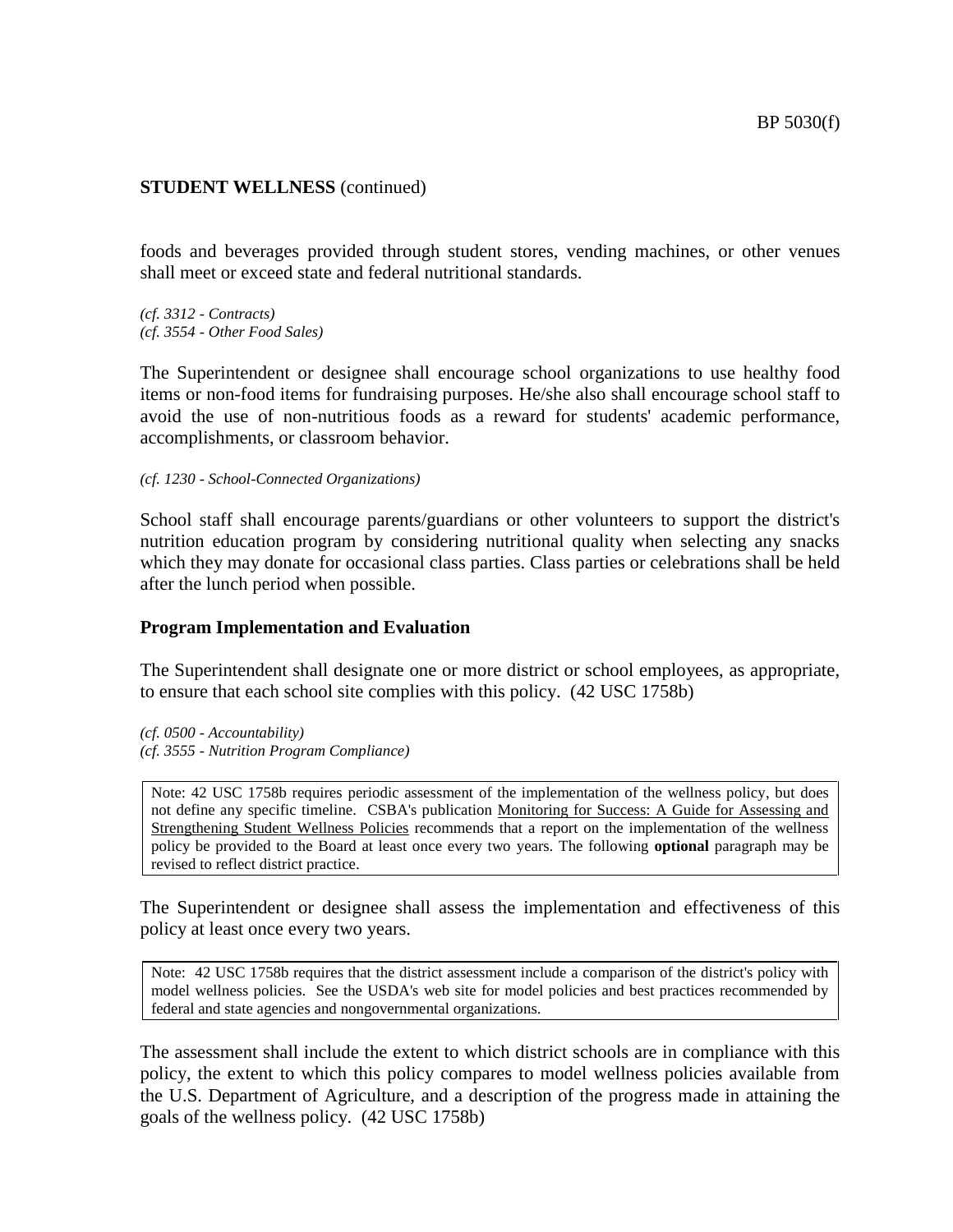Note: Items #1-8 below are **optional** and may be revised to reflect district practice. For further information about the following indicators and a list of other possible indicators, see CSBA's Monitoring for Success: A Guide for Assessing and Strengthening Student Wellness Policies. The guide also describes possible data sources that may be used for each indicator and includes a sample report format. Indicators selected by the district may include a mix of process measures (e.g., level of student participation, number of classes, staffing, costs) as well as outcome measures that assess the policy's impact on students (e.g., physical fitness test results, Body Mass Index, food choices).

The Board and the Superintendent or designee shall establish indicators that will be used to measure the implementation and effectiveness of the district activities related to student wellness. Such indicators may include, but not be limited to:

- 1. Descriptions of the district's nutrition education, physical education, and health education curricula and the extent to which they align with state academic content standards and legal requirements
- 2. An analysis of the nutritional content of school meals and snacks served in all district programs, based on a sample of menus and production records
- 3. Student participation rates in all school meal and/or snack programs, including the number of students enrolled in the free and reduced-price meals program compared to the number of students eligible for that program
- 4. Extent to which foods sold on campus outside the food services program, such as through vending machines, student stores, or fundrasiers, comply with nutritional standards
- 5. Results of the state's physical fitness test at applicable grade levels
- 6. Number of minutes of physical education offered at each grade span, and the estimated percentage of class time spent in moderate to vigorous physical activity
- 7. A description of district efforts to provide additional opportunities for physical activity outside of the physical education program
- 8. A description of other districtwide or school-based wellness activities offered, including the number of sites and/or students participating, as appropriate

The Superintendent or designee shall invite feedback on district and school wellness activities from food service personnel, school administrators, the school health council, parents/guardians, students, teachers, before- and after-school program staff, and/or other appropriate persons.

As feasible, the assessment report may include a comparison of results across multiple years,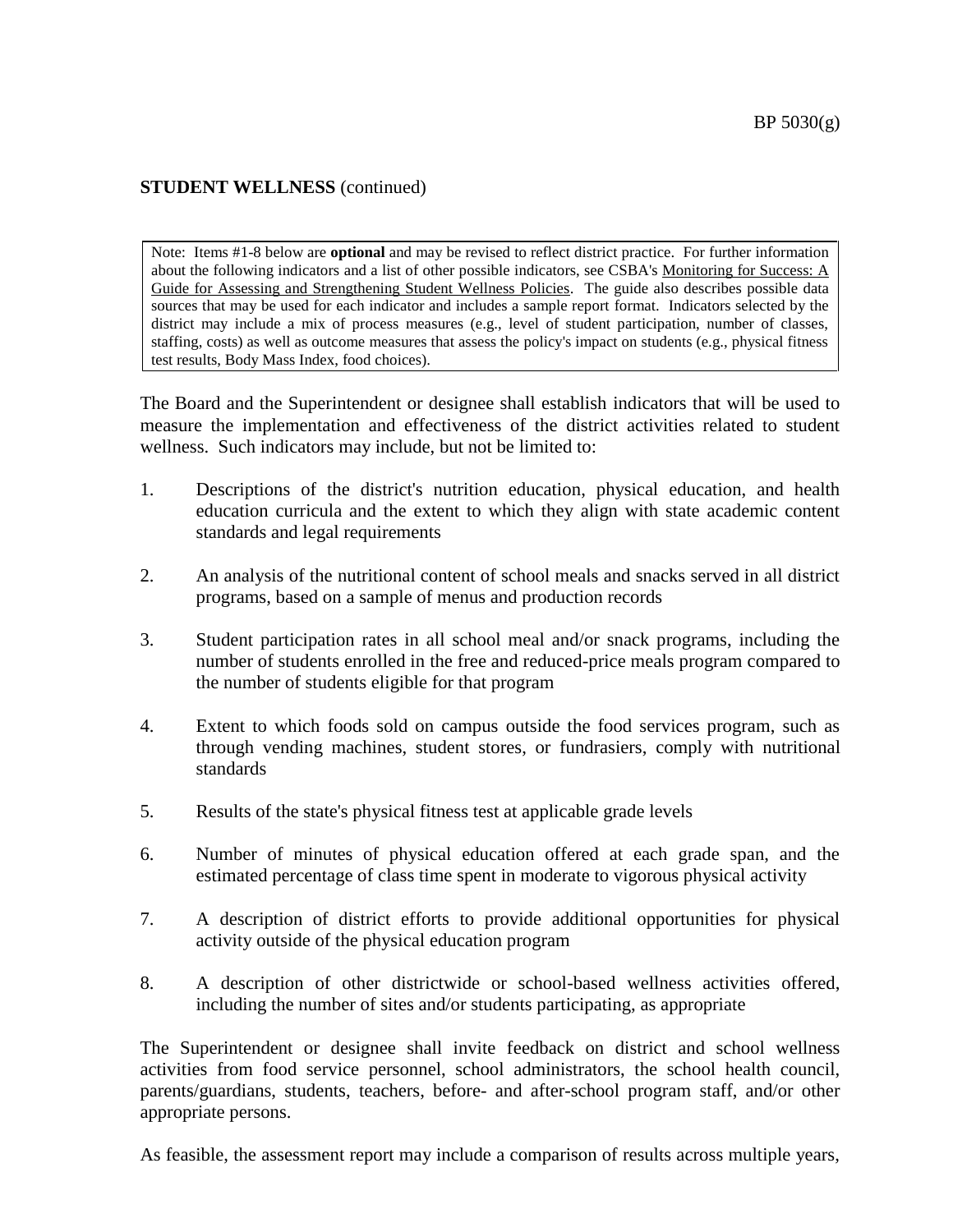a comparison of district data with county, statewide, or national data, and/or a comparison of wellness data with other student outcomes such as academic indicators or student discipline rates.

The Superintendent or designee shall inform and update the public, including parents/guardians, students, and others in the community, about the content and implementation of this policy and assessment results. (42 USC 1758b)

In addition, the assessment results shall be submitted to the Board for the purposes of evaluating policy and practice, recognizing accomplishments, and making policy adjustments as needed to focus district resources and efforts on actions that are most likely to make a positive impact on student health and achievement.

#### **Posting Requirements**

Each school shall post the district's policies and regulations on nutrition and physical activity in public view within all school cafeterias or in other central eating areas. (Education Code 49432)

Note: Education Code 49432 authorizes, but does not require, schools to post a summary of nutrition and physical activity laws and regulations. The following paragraph is **optional**.

Each school shall also post a summary of nutrition and physical activity laws and regulations prepared by the California Department of Education.

*Legal Reference:*

*EDUCATION CODE 33350-33354 CDE responsibilities re: physical education 49430-49436 Pupil Nutrition, Health, and Achievement Act of 2001 49490-49494 School breakfast and lunch programs 49500-49505 School meals 49510-49520 Nutrition 49530-49536 Child Nutrition Act 49540-49546 Child care food program 49547-49548.3 Comprehensive nutrition services 49550-49561 Meals for needy students 49565-49565.8 California Fresh Start pilot program 49570 National School Lunch Act 51210 Course of study, grades 1-6 51220 Course of study, grades 7-12 51222 Physical education 51223 Physical education, elementary schools*

*Legal Reference continued: (see next page)*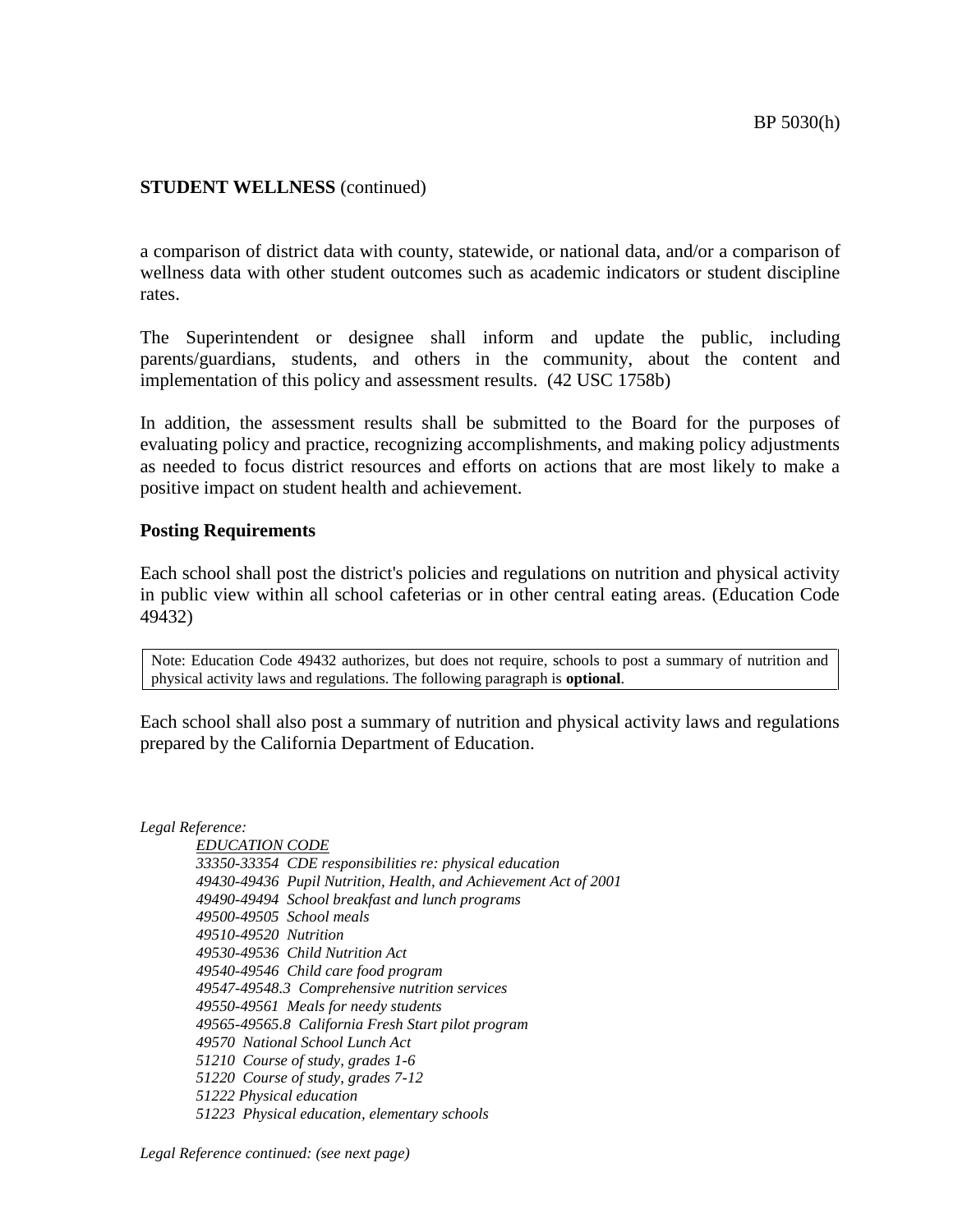*Legal Reference: (continued)*

*EDUCATION CODE (continued) 51795-51796.5 School instructional gardens 51880-51921 Comprehensive health education CODE OF REGULATIONS, TITLE 5 15500-15501 Food sales by student organizations 15510 Mandatory meals for needy students 15530-15535 Nutrition education 15550-15565 School lunch and breakfast programs UNITED STATES CODE, TITLE 42 1751-1769 National School Lunch Program, especially: 1758b Local wellness policy 1771-1791 Child Nutrition Act, especially: 1773 School Breakfast Program 1779 Rules and regulations, Child Nutrition Act CODE OF FEDERAL REGULATIONS, TITLE 7 210.1-210.31 National School Lunch Program 220.1-220.23 National School Breakfast Program COURT DECISIONS Frazer v. Dixon Unified School District, (1993) 18 Cal.App.4th 781*

#### *Management Resources:*

*CSBA PUBLICATIONS Increasing Access to Drinking Water in Schools, Policy Brief, March 2013 Monitoring for Success: A Guide for Assessing and Strengthening Student Wellness Policies, rev. 2012 Nutrition Standards for Schools: Implications for Student Wellness, Policy Brief, rev. April 2012 Student Wellness: A Healthy Food and Physical Activity Policy Resource Guide, rev. 2012 Building Healthy Communities: A School Leader's Guide to Collaboration and Community Engagement, 2009 Safe Routes to School: Program and Policy Strategies for School Districts, Policy Brief, 2009 Physical Education and California Schools, Policy Brief, rev. October 2007 School-Based Marketing of Foods and Beverages: Policy Implications for School Boards, Policy Brief, March 2006 CALIFORNIA DEPARTMENT OF EDUCATION PUBLICATIONS Physical Education Framework for California Public Schools, Kindergarten Through Grade Twelve, 2009 Health Framework for California Public Schools, Kindergarten Through Grade Twelve, 2003 CALIFORNIA PROJECT LEAN PUBLICATIONS Policy in Action: A Guide to Implementing Your Local School Wellness Policy, October 2006 CENTER FOR COLLABORATIVE SOLUTIONS Changing Lives, Saving Lives: A Step-by-Step Guide to Developing Exemplary Practices in Healthy Eating, Physical Activity and Food Security in Afterschool Programs, March 2010 CENTERS FOR DISEASE CONTROL AND PREVENTION PUBLICATIONS School Health Index for Physical Activity and Healthy Eating: A Self-Assessment and Planning Guide, 2005 FEDERAL REGISTER Rules and Regulations, January 26, 2012, Vol. 77, Number 17, pages 4088-4167 NATIONAL ASSOCIATION OF STATE BOARDS OF EDUCATION PUBLICATIONS Fit, Healthy and Ready to Learn, 2000*